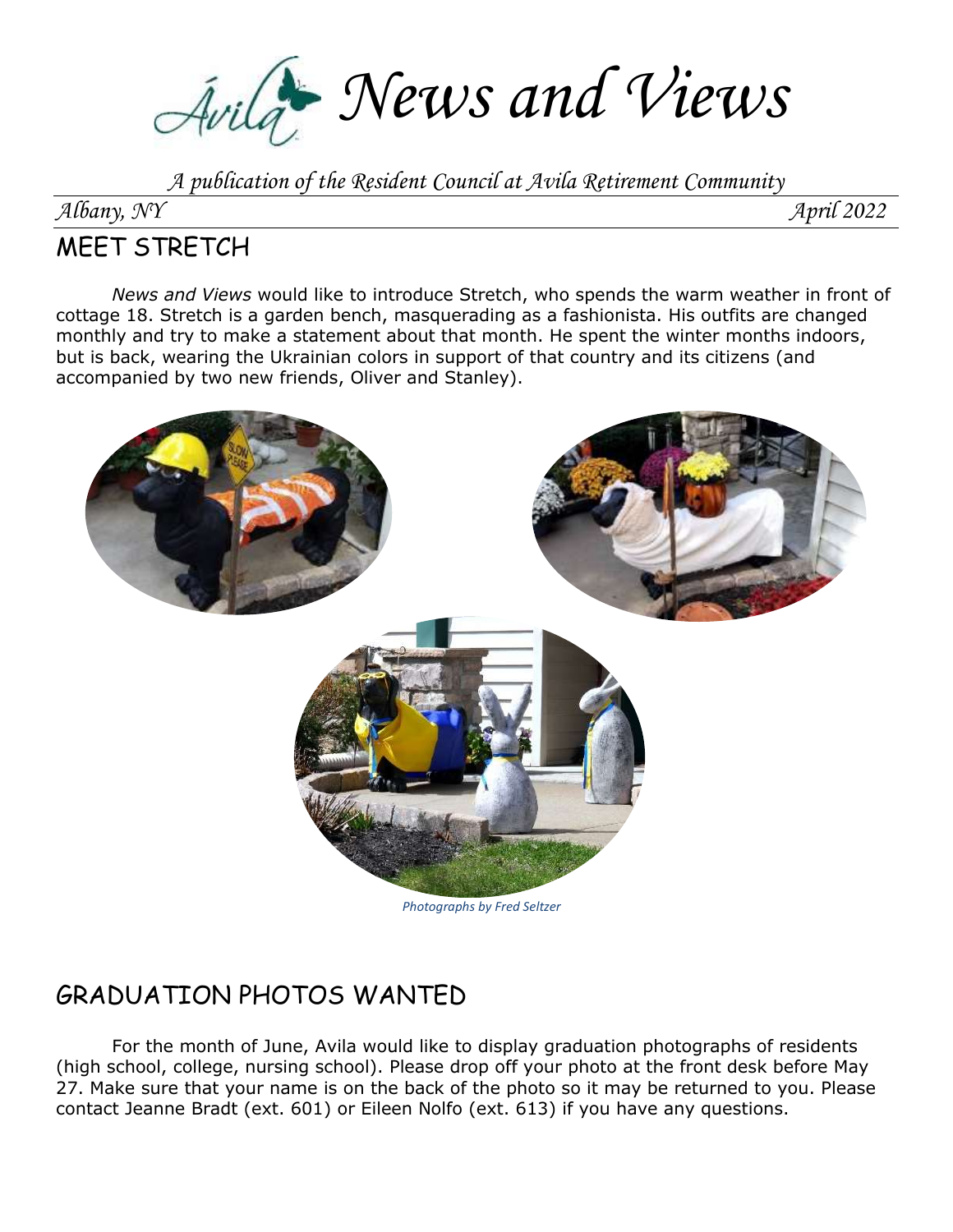## MEET OUR NEW NEIGHBORS

# SYLVIA BUSCH

## By Erin and Ray Teichman

Sylvia Busch moved from the warmth of Miami to Albany and welcoming Avila in September 2021, where she is closer to her family. She was married to her late husband, Harvey, for 70 years and has three children, twelve grandchildren and six great grandchildren. She and Harvey met in the high school both attended in Brooklyn.

Her son Robert is an endocrinologist in Albany and son Ronald still works in the shoe sales business begun by his father. Sylvia's daughter Linda is married to a cardiologist and lives in Manhattan.

Sylvia is an accomplished pianist who began playing at age six and continues to entertain us with her playing at Thursday's wine and cheese. Her grandfather was in vaudeville and her brother had a band and did music arranging, so she has had contact with the world of entertainment throughout her life. She traveled widely, once flying to Europe on the Concorde. She and Harvey particularly enjoyed visiting southern France.



*Photo courtesy of Avila Admin. staff*

Sylvia is enjoying life here at Avila where she is a regular at Monday night bingo. We hope she continues to enrich our lives by her presence for many years to come.

## LESLIE AND RICHARD DAVIS

# By Rod Correll



Richard and Leslie are lifelong educators who met online and bonded over a shared love of literature and cats. They were both graduate students at the time, Richard at Michigan State University and Leslie at the University of Michigan Ann Arbor. Richard grew up in Shawnee, Oklahoma, and had received his BA in English at the University of Oklahoma and MA in English literature at Florida State. He had gone to Michigan State to work on a PhD. Leslie is a native New Yorker who grew up in Baltimore. She moved to Michigan to work on her PhD in Slavic Languages and literatures after completing her BA in Russian at the University of Pennsylvania. Richard and Leslie were

married in the University of Michigan Botanical Garden in July 1997 and are celebrating their 25<sup>th</sup> anniversary this summer.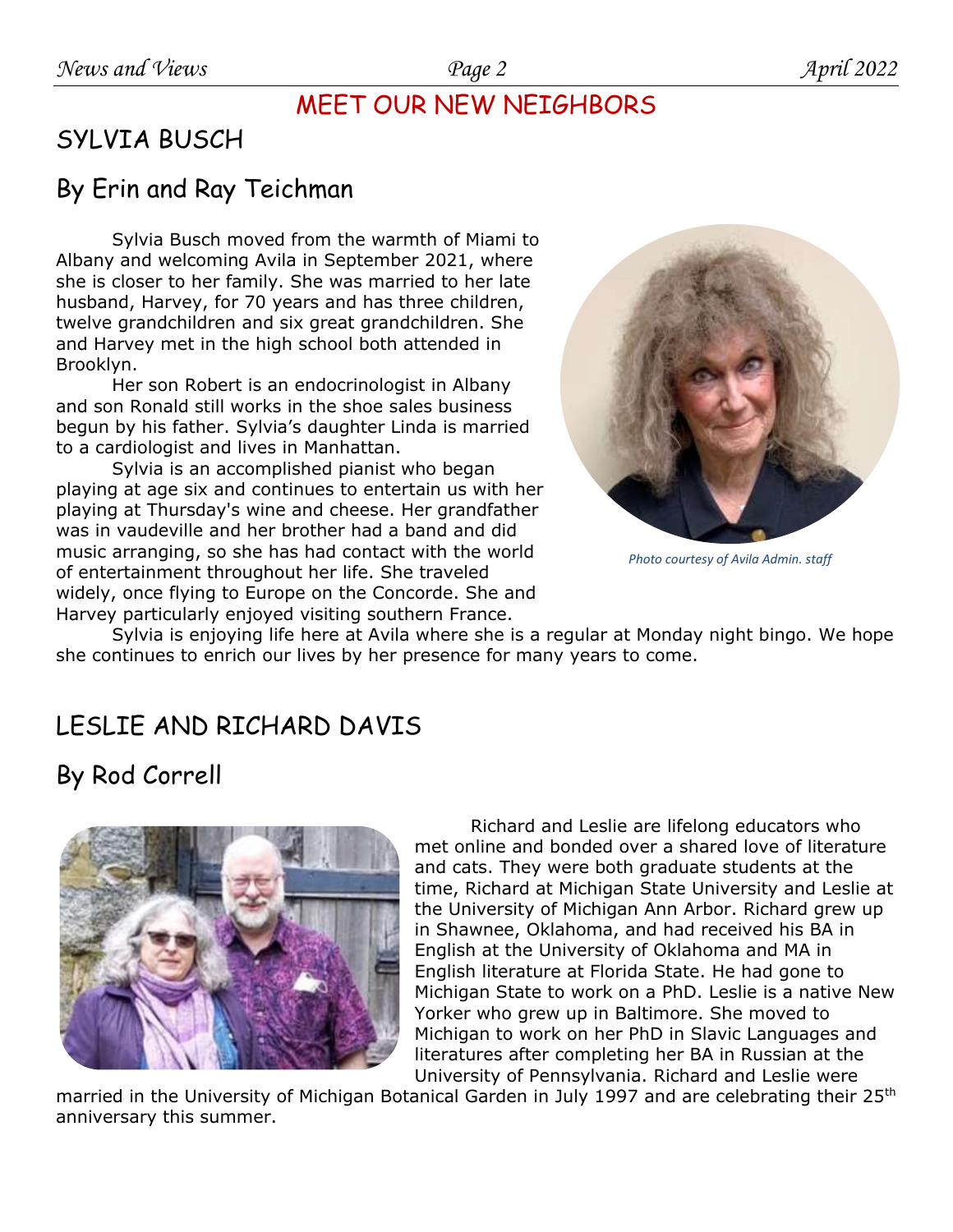Although both had originally planned on teaching careers, the academic job market led them to branch out from teaching to administration. After teaching first-year writing at several Michigan colleges, Richard worked for a few years in web management and networking before finding a career in financial aid administration at the University of Michigan. Leslie's experience of language study and research in Russia led her to academic advising and study abroad administration at UM. She has supported students going abroad to study in Europe, the United Kingdom, Australia, Turkey, Brazil, and India.

After almost 20 years in Ann Arbor, Richard and Leslie decided to move east to be closer to her family in New York City. They are still working in financial aid and academic advising, Richard at Hudson Valley Community College and Leslie at Excelsior College. Although they expect to keep working for several more years, they decided to simplify their lives by moving from their house in Troy to an apartment community. They chose Avila and have been enjoying their time at the Lodge, where they share an apartment with their two senior cats, Willow and Maus. They are keen to meet other pet parents and would be happy to discuss mutual pet sitting.

Although their time is limited by their work schedules, they are both voracious readers (especially science fiction). Leslie enjoys gardening and is looking forward to working in the Avila garden plot. Richard hopes to hone his bridge skills and learn bocce.

## TOM AND ELLEN FITZGERALD

## By Erin and Ray Teichman

Tom and Ellen Fitzgerald came to Avila in October 2021. They chose Avila because of the friendliness of the residents. Tom is originally from Springfield, MA, and Ellen comes from Portsmouth, NH, although her father was born in Albany. They have resided in Albany for 53 years, having come here when Tom began work on his doctorate in education.

Tom attended St. Anselm's as an undergraduate and Ellen attended Mt. St. Mary College, both in New Hampshire. They met in Boston when Tom was on the college debate team. Both spent their working lives in the education field. Tom taught briefly at Siena College; then had a lengthy career, first with the



*Photograph by Fred Seltzer*

New York State Education Department and then as assistant superintendent for Albany Catholic Schools, retiring a second time in 2004. He has also been a consultant with the International Center for Leadership in Education. Ellen began her teaching career in Providence, RI, and West Springfield, MA, finishing with ten years at Albany High School.

The Fitzgeralds have three daughters, Sheila (in Rochester NY), Maureen (in Boson MA), and Eileen (in Burlington VT), and seven grandchildren.

As consultant with the International Center, Tom particularly remembers his work with the migrant program and with a program funded by the Gates Foundation to identify successful schools in the United States where he visited 50 schools in 40 states. Ellen's education work included consulting with textbook publisher, Scott, Foresman.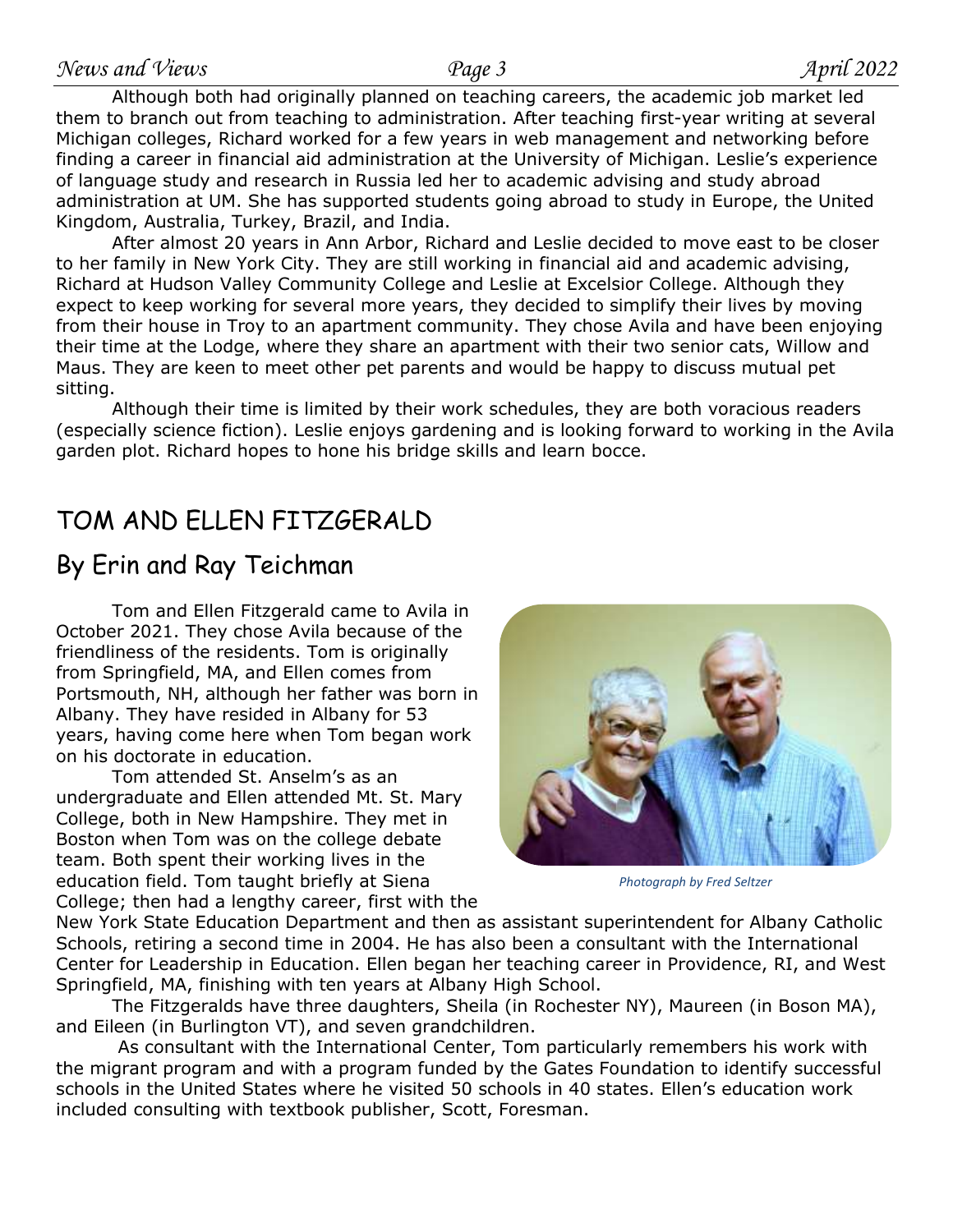The Fitzgerald's have traveled to Britain, Ireland, Europe, Egypt and China, most often on river cruises. They particularly enjoyed a visit to Spain with a cruise on the Douro River from Toledo, Spain to Porto in Portugal. Their most memorable trip took them to Rome at the time of the canonization of St. Kateri Tekakwitha. From Rome they went to the Holy Land. Recently they enjoyed a Danube River cruise with their daughters visiting Christmas markets in Germany.

Tom participates in competitive swimming and painting while Ellen relaxes at the piano. Welcome to Avila, Tom and Ellen, as we get to know you both!

## BARBARA FLYNN

## By Patricia J. Binzer



*Photograph by Patricia Binzer*

Barbara Flynn is an individual who has lived a full and active life. She was born at Camp LeJeune, NC, when WWII interrupted her father's education. The family moved to Madison, WI, until 1957 and then to Gainesville, FL, where she attended junior high and high school.

As an adult, she has lived in foreign places, including London and New Delhi, India. She earned three degrees from Duke University, including her PhD in history with a Fulbright scholarship that took her to India. She put her education to good use briefly teaching South Asian history at Union College. Her primary career was at the NYS Education Department, mainly in the Office of Higher Education. She held several positions including two assistant commissionerships.

It seems safe to say that some of the most fulfilling times in her life came when she was speaking up for others and helping others have a better life. She has proudly been arrested for civil disobedience more than once. Her first arrest came when she was in high school in Gainesville, when she and a few friends

picketed a movie theatre that was not integrated. Later she became a John Lewis "troublemaker" making "good trouble" for human rights and integration. In the 1960s she helped men avoid going to Vietnam. Barbara and her husband taught English to refugees and immigrants from 2013 to 2018 until John's pancreatic cancer made it necessary to stop.

Her volunteer efforts continued for her alma mater. She chaired the Duke admissions advisory committee for nearly 30 years. She also has been an active participant on the regional Fulbright board, assisting scholars and teachers from other countries studying in this area.

Barbara and her husband had two sons. One is now a local high school English teacher. The older son became a master carpenter after college and lives his dream in Jackson Hole. Following retirement Barbara and John's lives were filled with travel, attending cultural events, enjoying New York City and what it had to offer. Over many years they traveled to 48 states and 40 countries.

Barbara realized when her husband died that it was time to leave their home with great neighbors in a wonderful neighborhood. By moving to Avila, she is looking forward to getting to know people, and having good conversations. She would like more activities of a cultural nature. She also would like to find a duplicate bridge partner. She spends a great deal of her time reading everything: current events, fiction, and non-fiction.

Avila welcomes this talented and interesting individual.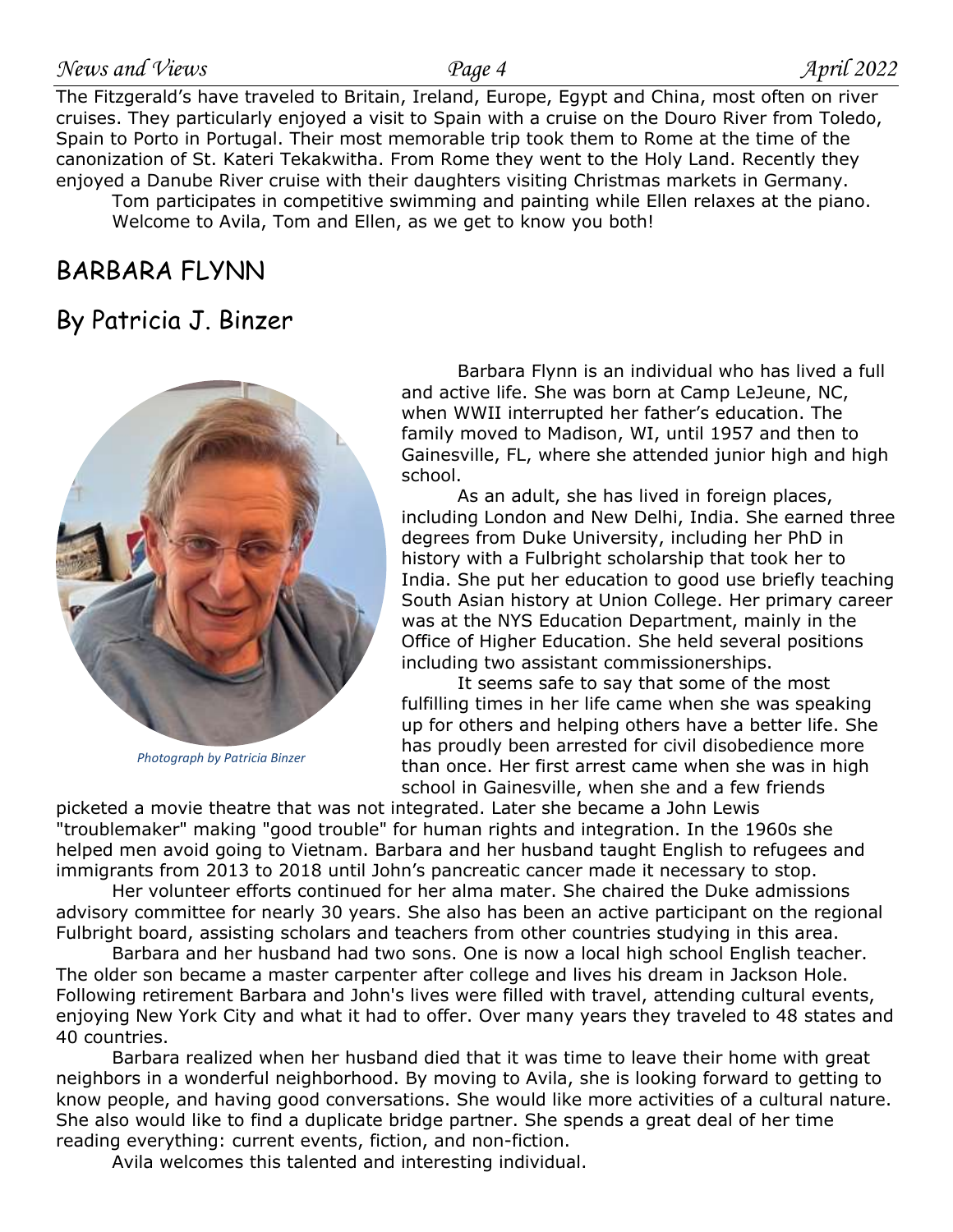### KAREN AND SAMUEL HAZLETON IV

## By Karl H. Gohlke



*Photo courtesy of Avila Admin. staff*

Karen and Sam Hazleton had been contemplating downsizing from their home on Lake George into a retirement community for a while and had been on the Avila prospect list before COVID became a major problem in everyone's life. They were familiar with health and financial issues in senior lifestyle management as they had been professionally involved, respectively, in assisting clients in home health care and in financial planning.

They chose Avila's Knollwood cottage 29 and closed in mid-November. When Karen and Sam moved to Avila at the end of December, the cottage was not ready because of both internal and external

delays—many of which were related to the pandemic. These setbacks required the Hazletons to stay in the main building guest apartment for 11 weeks. They were just moving into the cottage the day they were being interviewed for this profile. Despite the delay, they were enthused about their choice and their experience to date at Avila. Karen noted that she did have one complaint: "The food is so good I'm already well on my way to the dreaded 'freshman 15'."

Karen was raised in Watertown, NY, and moved to Albany with her former husband following their graduation from Le Moyne College. She was employed as a senior economist with the NYS Department of Labor and the NY Public Service Commission. After five years' service, when her second child was born, she elected to work full time raising her children. Eleven years later and having acquired a master's in industrial and health administration from Union College, she founded a licensed home health care agency where she continued as CEO until 2004, when she retired.

Sam's early years were in California. His family then moved to Hartsdale, NY, and later to Delmar, NY. He earned his BS and MBA in business administration at the University of Michigan. He had three children with his first wife. Sam started his career in financial management at General Electric but transitioned into estate planning and wealth management with Northwestern Mutual Life, becoming certified in life underwriting and as a financial advisor. He continued in that business until retirement in 2010.

Karen and Sam married in 1976 and raised their five children in Niskayuna, NY. They have 18 grandchildren. They have wintered at their Longboat Key, Florida, condo since 1988.

They share many of the same interests: music, art, theater, social activities, international travel, and new adventures. They expressed an interest in becoming involved in some of Avila's programs, committees, and the Resident Council. They have always involved themselves in community activities. Sam shared his piano-playing skills as "Piano Sam" at nursing homes for over 25 years, wherever he lived. Individually and as a couple they should add substantial energy to anything in which they choose to become involved.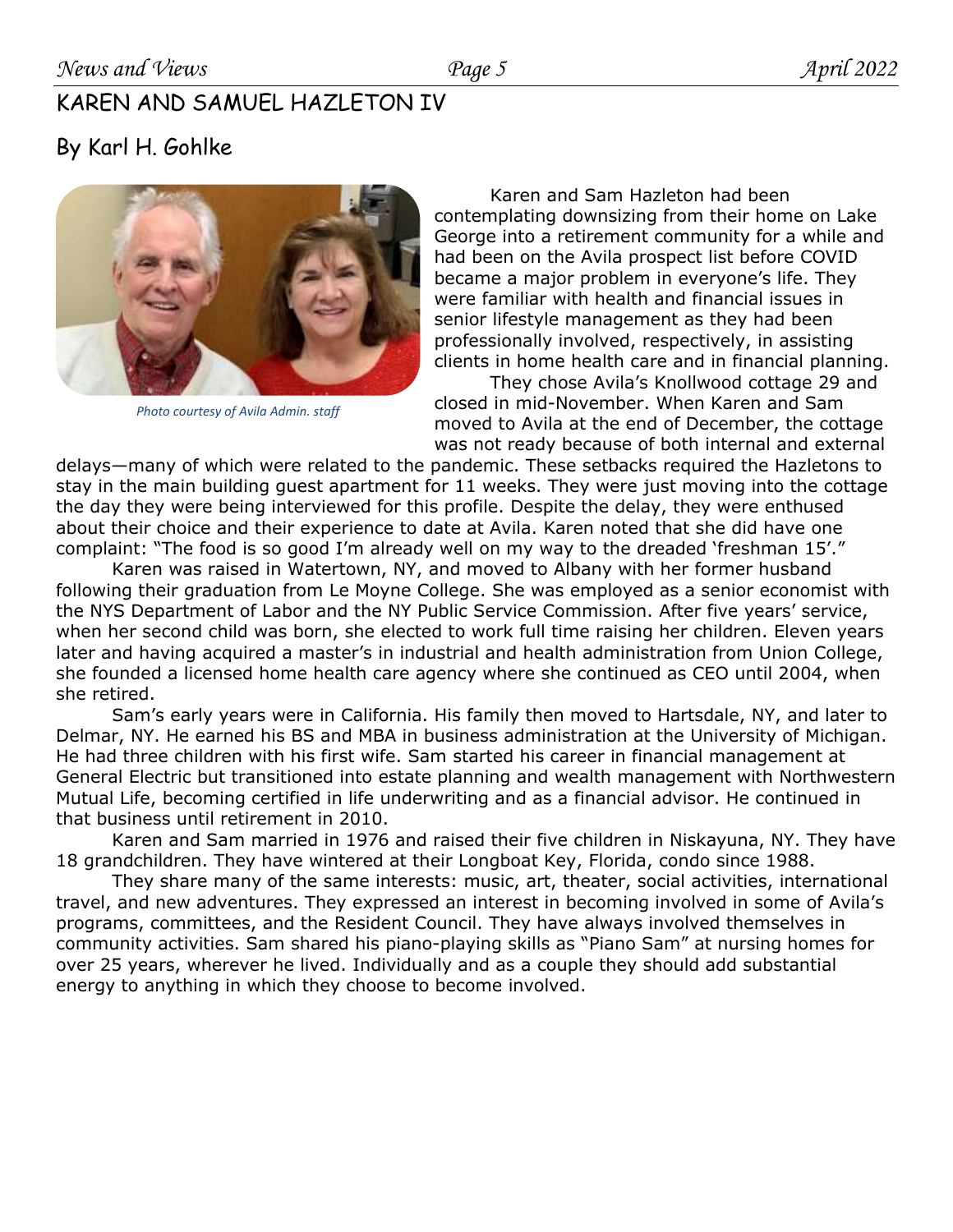## JANET KEENAN

## By Patricia J. Binzer

Janet was born and grew up in Albany around Madison and Western Avenue. After graduating from Vincentian Institute and the College of New Rochelle with a major in math, she headed to New York City.

Janet was just another young person out job hunting in the 70's who ended up working for small consulting firms in technology. There was no computer science offered in college yet, so it was all on-the-job training. She became part of the team who wrote the first automated dispatching system from scratch for the New York City fire department.

She joined JPMorgan Chase bank in the late 70's and was there, still doing computer stuff, until she retired. To her it was creative and fun. It was like a puzzle. Her career revolved around various aspects of the technology field from designing and creating software for operating systems and networks to management roles in these disciplines.

She spent all her adult life living in New York City and enjoying everything it had to offer: museums, ballet, city parks, just wandering around the streets. But there was one thing that had eluded her: learning to speak French. Janet has been successful at almost everything she tried, with this one big exception.

*Photograph by Patricia Binzer*

After she retired, she decided she really wanted to learn to speak French. She spent several years going to the Alliance Française, going so far as to rent an apartment in Paris for one summer. It turned out it was the year that Paris had a fantastically horrible heat wave, and everybody was out of town. So instead of becoming the Princess in Paris, she spent a sizzling summer with no one to talk to. Oh well!

Over the years she contemplated where she would move when the time came for her to leave the city. In the meantime, she remained on the Upper East Side in the 80's until she knew it was time to leave.

With the emergence of COVID Janet knew that it was time to make her life a little more secure and easy, so she moved from New York City to Avila. She came back to her roots and a family of two nephews and a niece. She still enjoys puzzles and reading and getting to know her new neighbors.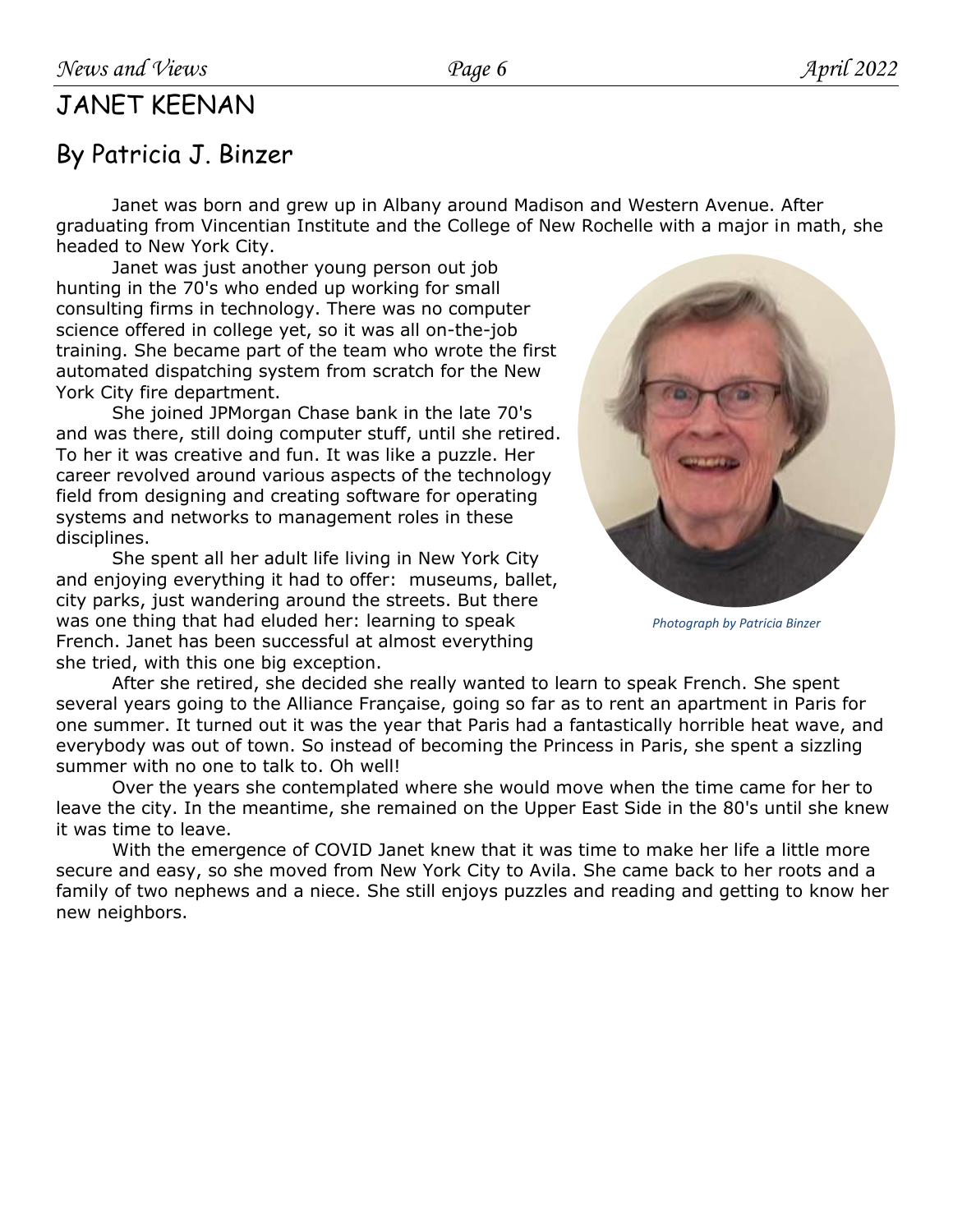# CLAIRESE (CLAIRE) RUSELL AND RAY DIONNE

## By Maxine Koblenz



*Photograph by Fred Seltzer*

Avila welcomes Clairese (Claire) Russell and Ray Dionne together in their new home in apt 128. They've come from multiple years of living in Florida and their RV home to permanence in a beautiful spacious Avila abode.

Claire was born and raised near Syracuse. She attended Cazenovia High School and went on to SUNY Potsdam, with a math major. She taught high school math for 30 years in Morrisville/Eaton and loved spending summers near her parents' home on the lake in this same area.

She had two children with her first husband: her son, a software engineer in Atlanta, and her daughter, an attorney with her own practice in the Orlando area. Her son and his wife have given Claire

special grandmother status and she always looks forward to her monthly visits.

Ray was born in Nashua, NH, and loved having a horse farm in north Syracuse. He attended Syracuse University, majoring in business management. While at Syracuse he was active in the Air Force ROTC and upon graduation was stationed in Washington, DC. He was assigned to the investigative agency OSI and spent four years in counterintelligence. He left his tour of duty as a captain.

Ray developed his own company, Pioneer Warehousing and Distribution, Inc., with such impressive clients as Wegmans and GE Appliances. He sold his business 20 years ago to a former employee. Once retired Ray became a Hospice volunteer and traveled worldwide for them.

Ray had two daughters with his first wife. This has grown to six grandchildren and two great granddaughters, one of whom is a skater with *Disney on Ice*. The family recently gathered in Boston as a cheering section as she performed as Olaf the Snowman.

Claire and Ray met online in 2004. They combined their families in marriage in 2007 in Syracuse, with both parents' blessings.

They discovered how much they both loved travel. Their first trip together was to China prior to the Olympics to check out accommodations with the Syracuse Chamber of Commerce. After selling their homes in New York, they purchased a luxury 5<sup>th</sup> wheel RV and a diesel truck and travelled four and a half years, covering 42 states and 45 national parks. This was "an experience of a lifetime." They purchased their first home together near Claire's mom in Melbourne, FL, and remained there for 11 years. They still use the RV, which is parked on their property on a small lake in Morrisville.

Following Claire's major health crisis, they knew they wanted to be closer to Ray's daughter and began their search. In Avila they found the answers to their many specifics: generous apartment space, invigorating natural light from many windows, friendly people, and first-class services and professional personnel. They slowly explored this move and tackled it step by step, getting advice in both finance and legal matters. Now that they are living here, they give an even greater endorsement to "come live at Avila."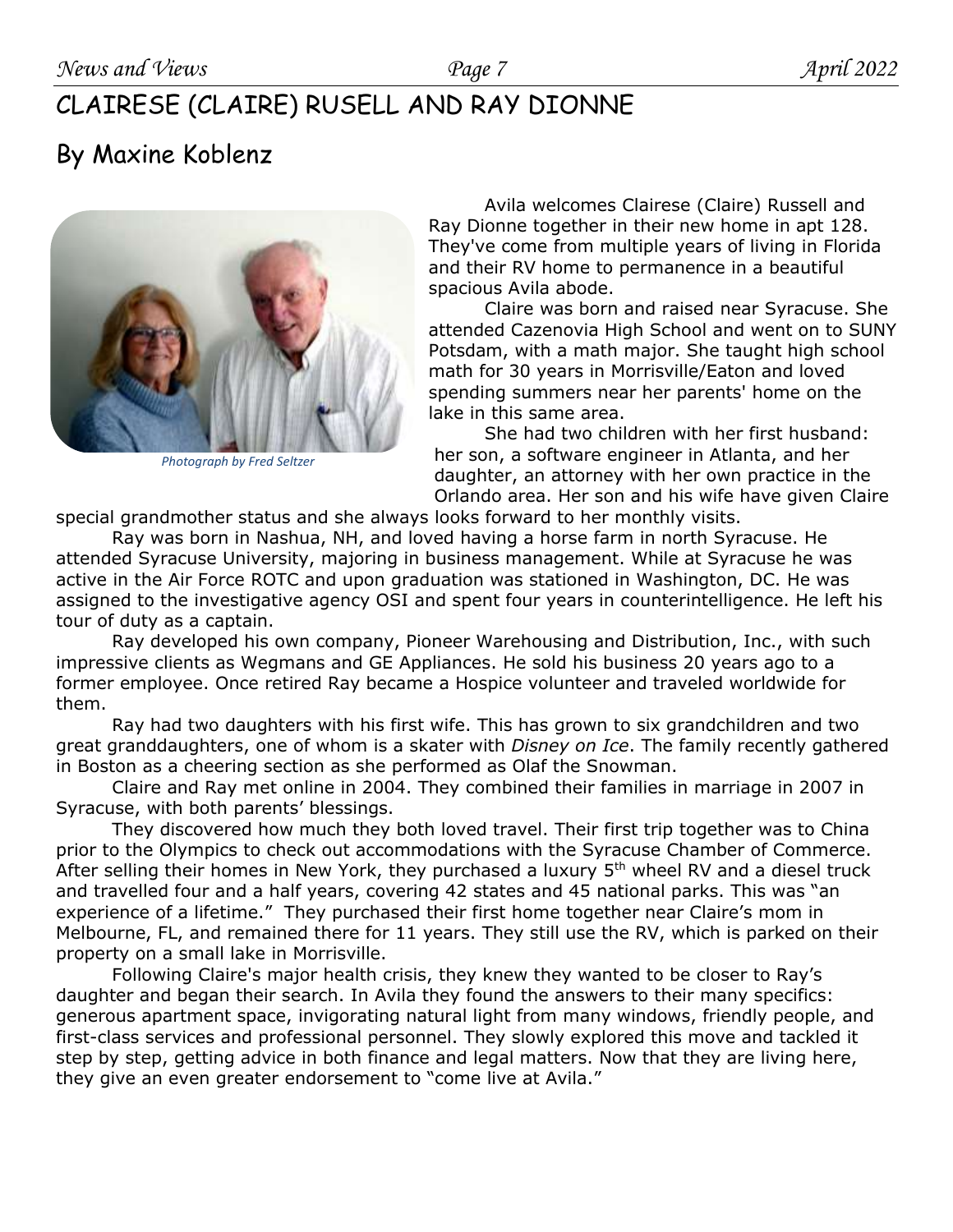# MONICA AND MIKE SHORT By Patricia J. Binzer



*Photograph by Patricia Binzer*

The Shorts were both born in Wisconsin, Monica in Neenah, a small city on the banks of Lake Winnebago, and Mike in Madison, the capital city, southwest of Neenah.

Mike and Monica became sweethearts when they attended Edgewood High School in Madison. After finishing high school, they both attended the University of Wisconsin—Madison. Mike majored in computer science and Monica in elementary education.

They moved east in 1976 when Mike got a job in Albany. They promised themselves they would move back to Wisconsin in three years, but ended up staying in the Capital Region ever since, most recently in Guilderland.

Mike worked for the state of New York at both the Public Service Commission and Civil Service as a software development project manager. He received special recognitions for the website at civil service, for the eligible list management system, and the system for training and experience exams.

Monica earned her master's degree in special education from the College of Saint Rose. She worked as a teacher for several school systems teaching math at St. John's in Rensselaer; science at St. Agnes in Cohoes; special ed for North Colonie and at BOCES as a sign language interpreter and teacher. She finished her career at the NYS Education Department as a reviewer of special ed residential programs and supervisor of preschool special education.

Mike recently became interested in jigsaw puzzles. (Thanks, Bob). He also does improv theater with the group, "Down the Rabbit Hole" that "makes things up" and may include music accompanied by Mike. He hopes to have them perform here at Avila this spring. He also writes songs and performs. As a volunteer, Mike trains new soccer referees in rules and interprets rules for girls' high school soccer officials.

Monica's dad once labeled her a professional volunteer, and she considers that pretty accurate. She cooks and serves at the Saint John/St Ann's Welcome Table; serves on the board of the Charlton School for high school girls with mental health issues; and has facilitated spiritual retreats for many years. She was very proud to act as city coordinator of an event at the Times Union Center in 2018 featuring Beth Moore, a nationally known Christian speaker. She also enjoys needlework and crafts.

They have two sons. David, the professional cellist, lives in Denver and will be married this summer to Emily. Dan, the deaf mathematician, is married to Marissa and has two children, Leo and Avi, living in Columbia, MD. The Shorts also have a great cat named Queen Machu or Queenie.

Mike and Monica are thrilled to have found Avila and are enjoying getting to know the residents.

## **CORRECTION**

In the January issue of *News and Vie*ws we misspelled Virginia Dickensheid's name. We apologize for this error.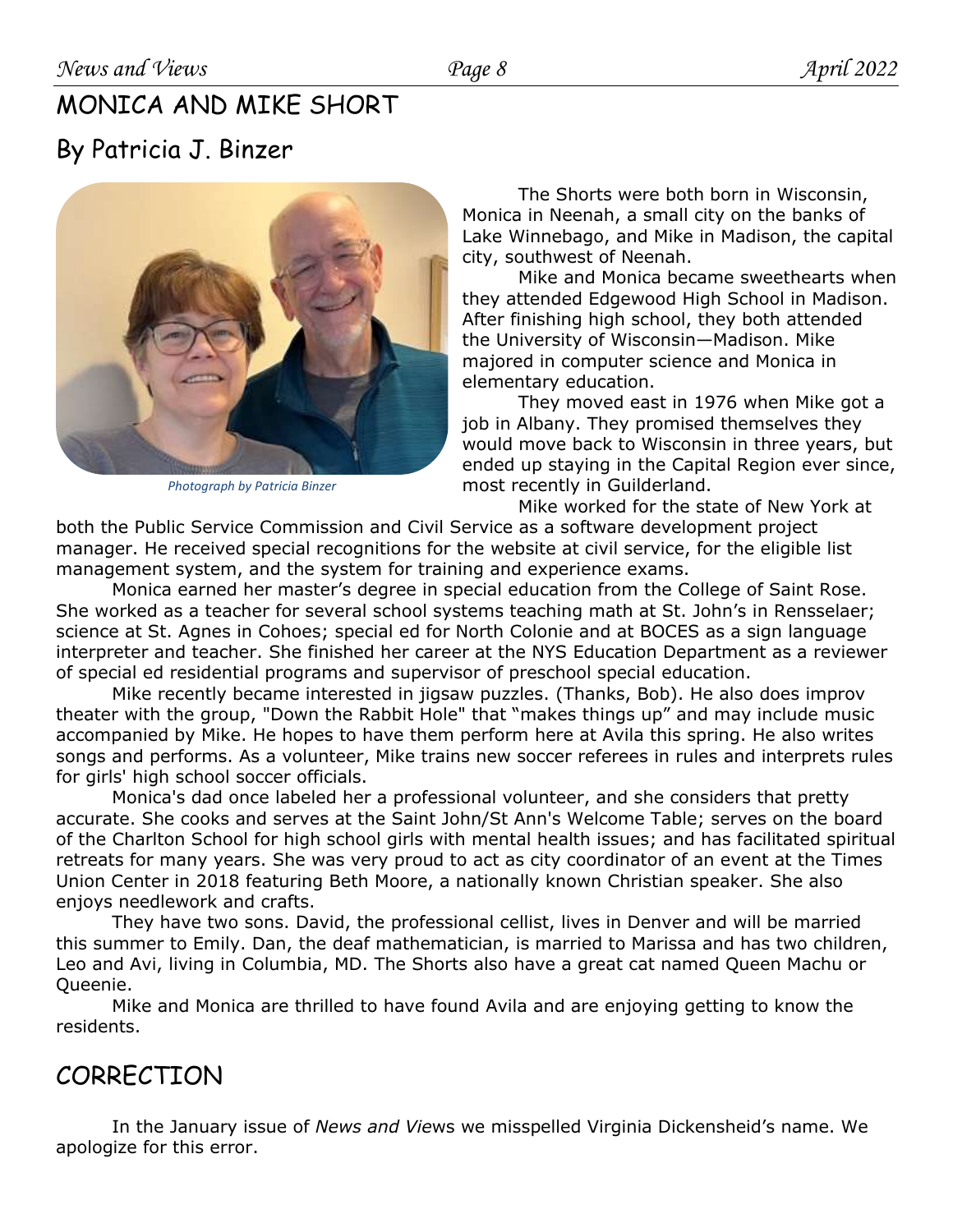## FOCUS FEATURE: AVILA'S FINE STAFF

*"While in the process of selecting a retirement community in December 2018, I checked out many places. Avila seemed nicer than most. It didn't hurt that the first time I entered the front door, the beautiful, big Christmas tree stood in the living room. After touring apartments and getting answers to my many questions, I left the building with a fistful of floor plans, financial information and brochures to study. While driving out of White Pine Drive, my cellphone rang. Not wanting to talk and drive, I pulled over to answer the call. After a minute or so, an Avila car pulled up and the driver lowered his passenger window to ask me if everything was okay. I assured him I was fine and told him why I had stopped. I soon left the spot to continue on my drive home. But later, I couldn't help but think back about that stop. An Avila staff member wanted to be sure I was okay. Wasn't this the kind of place I was looking for? Soon afterward, I joined the Avila family. The driver, by the way, was Dimitri.* 

*We are all happy that wish Dimitri has had a successful recovery from his health struggles. He's one of our many very valuable staff members." Marion Burns*

*"I have lived at Avila since the middle of September, and I am really enjoying living here. The residents have been and are very friendly and welcoming, and the employees so helpful. I believe that we are not dressed unless we are wearing a smile, and the residents and employees must agree with me as I see so many smiling faces every day. Virginia "Ginny" Dickensheid* 

*"Thank you to 'Z' in maintenance, for moving our heavy wood recliner from our 4th floor apartment to our son's-in-law truck. He made it look easy. Ray & Erin Teichman*

## OUR SYNOD STORY

### By John Wagner

Last fall, Pope Francis scheduled a meeting of bishops (a "synod") in 2023 to discern the future mission of the Catholic Church. To provide the bishops with inputs from the People of God, a process of 'listening' sessions was created to give people a chance to voice their hopes and concerns about the future Church.

The Roman Catholic Diocese of Albany began its synodal process in January with three webinars that described the process. Places like Avila were not included in the diocesan plans, so we decided to have our own Listening session. There were two sessions in February and a meeting in March to review the summary report thar was submitted to our Bishop Edward Scharfenberger. An article in the March 24th edition of the diocesan newspaper, the *Evangelist*, describes our efforts. Apparently, ours was the first listening session in the Diocese; the first Diocesan session in March was cancelled due to a snowstorm.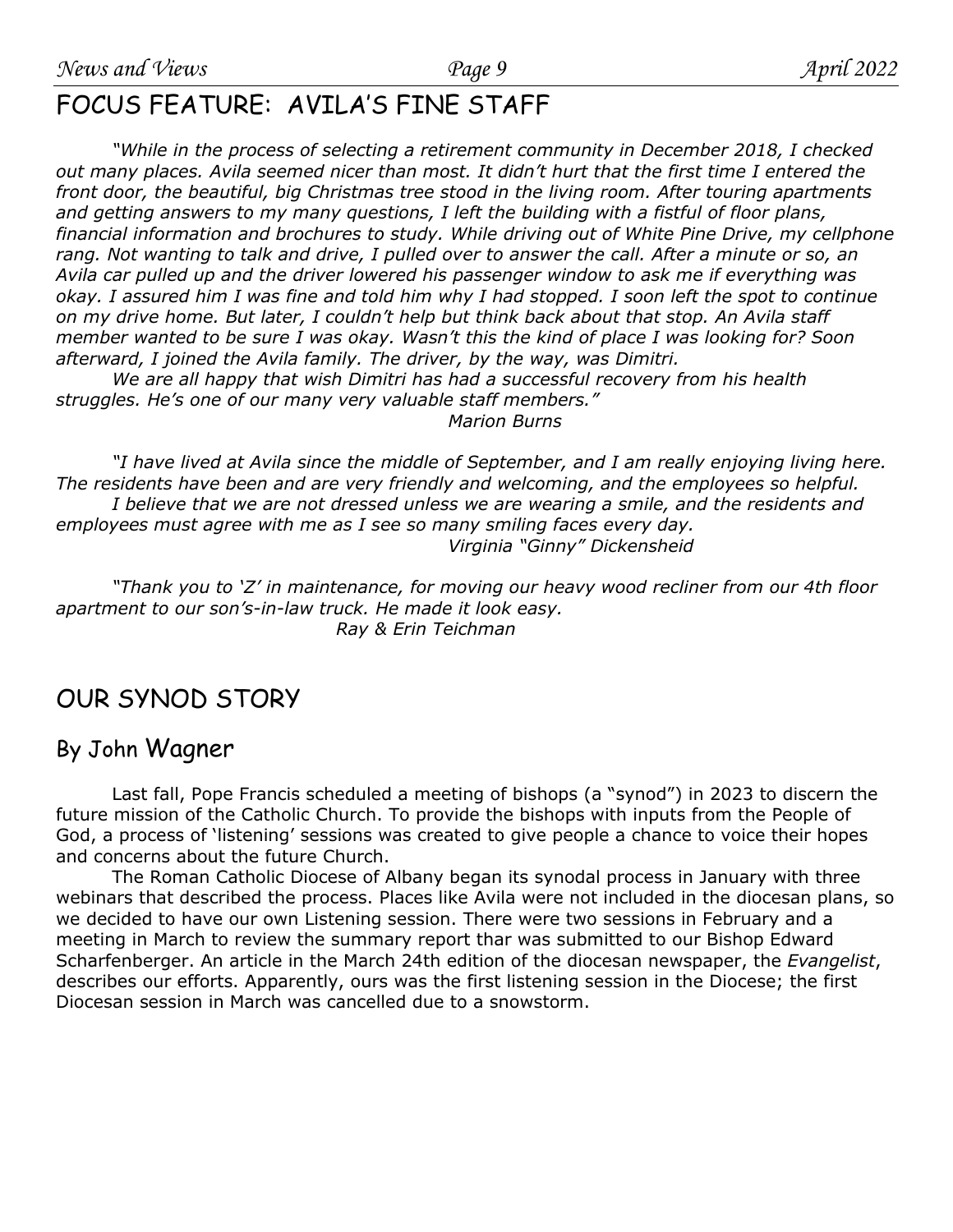# SINCE OUR LAST ISSUE AVILA RESIDENTS HAVE:

 *Sewed for charity*



*Photograph by Fred Seltzer*



*Photograph by Fred Seltzer*

*…listened to a concert of Irish music by Michael Clement and Eileen Mack*

*…and worked on jgsaw puzzles.*



*Photograph by Fred Seltzer*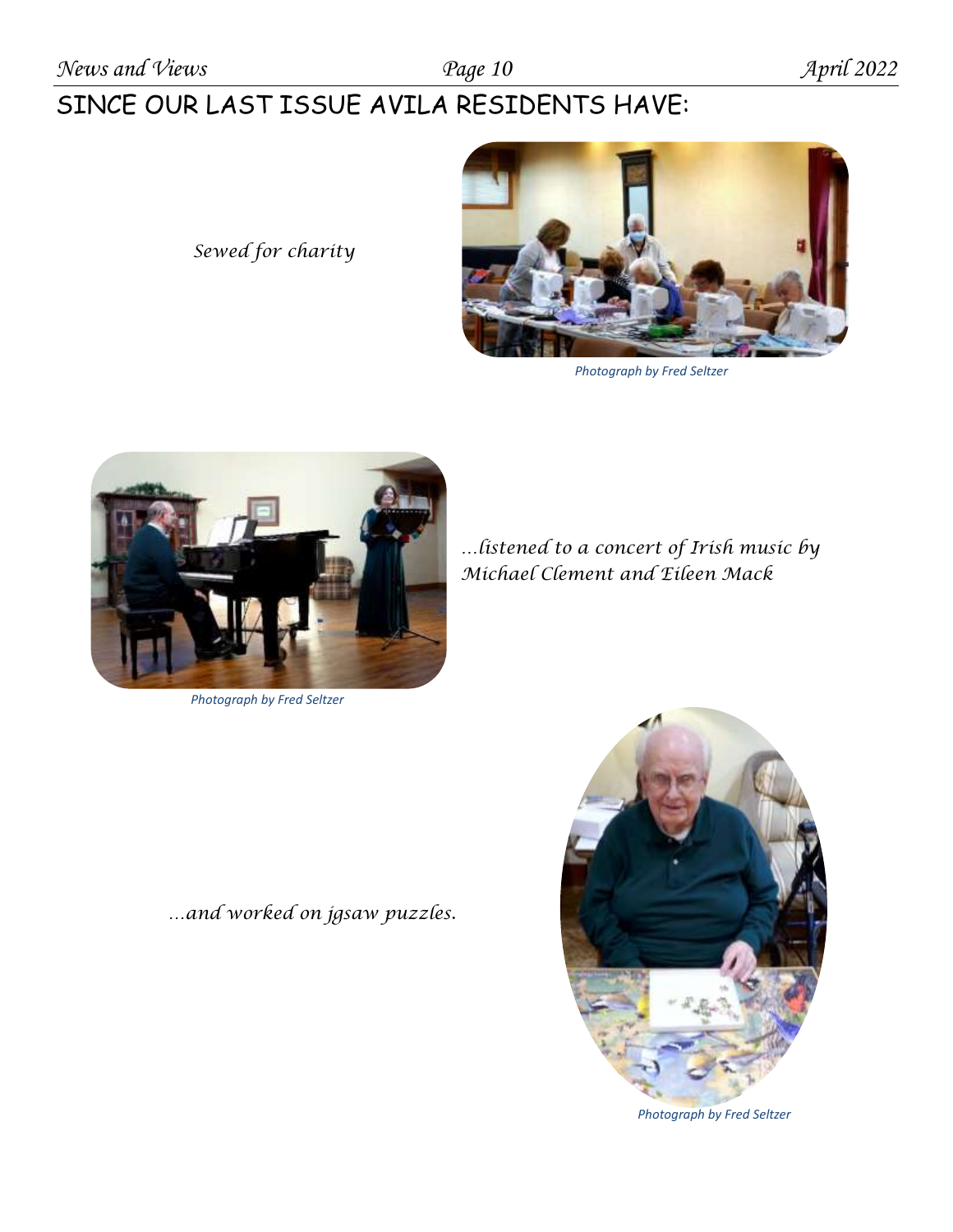# HAVE YOU MET THE AVILA BASKET WEAVER?

# By Tom and Ellen Fitzgerald

As new arrivals to the Avila Community, Ellen and I have discovered many fellow residents' varied life stories and fascinating hobbies. One recent example occurred in our dinner conversation with Pat and Mike Loudis. As we chatted about our travels, we came to the topic of basket making made famous by the Shaker Community of New York and New England, and the Gullah Community near Charleston, SC as a way of preserving their cultural heritage as well as meeting their needs in everyday life. Little did we realize that these unique skills exist right here in the Avila community thanks to Mike's interest and skills.



*Photograph by Pat Loudis*

Mike tells us that he found the hobby for his retirement at a Shaker market fair in Latham. After reading extensively on the history, technique and process of basket weaving, he settled on two distinct forms that interested him: Nantucket Lighthouse and Shaker basket weaving. He spent time in the Finger Lakes studying the Nantucket style and later traveled to southern Maine to see the forms of the Shakers. Mike was then ready to build his own tradition of weaving: cutting the black oak trees, soaking the logs in a sheep's trough, pounding each to loosen the tree's rings and fibers, splitting the logs into long strips, before beginning the weaving the strips around wooden forms. Each basket would take one to two weeks to

finish. The process required creativity, patience, concentration and nimble fingers.

Pat tells us she enjoyed watching her husband gain knowledge and mature into a skilled basket weaver. She also commented that Mike always had someone in mind as the recipient once the basket was finished to his satisfaction. As a result, Mike kept some baskets, but not a substantial number, most on display in the houses of family and friends alike. Like so many of us, the fruits of his hobby now live quietly in his garage!

Ellen and I are enthusiastic listeners to the stories we hear from other residents at dinner, wine and cheese, and in the hallways. When you next see Mike and Pat, do ask about the Avila Basket Weaver. Do also know that we are eager to hear from many other residents about their unique experiences that you developed over the years. The Avila community is truly rich, varied and welcoming. Thank you all for making Avila truly our new home!

# NEWS AND VIEWS 2022

## (An Avila Resident Council Publication)

Co-Editors – Lynn Altonin, Erin Teichman Layout Editor - Lynn Altonin Editorial Board – Pat Binzer, Rod Correll, Maxine Koblenz, Fred Seltzer, Wilbur Shapiro, John Wagner Proofreaders – Mary Ellen Bendick, Marjorie Jacobs Distribution – Shirley Levey